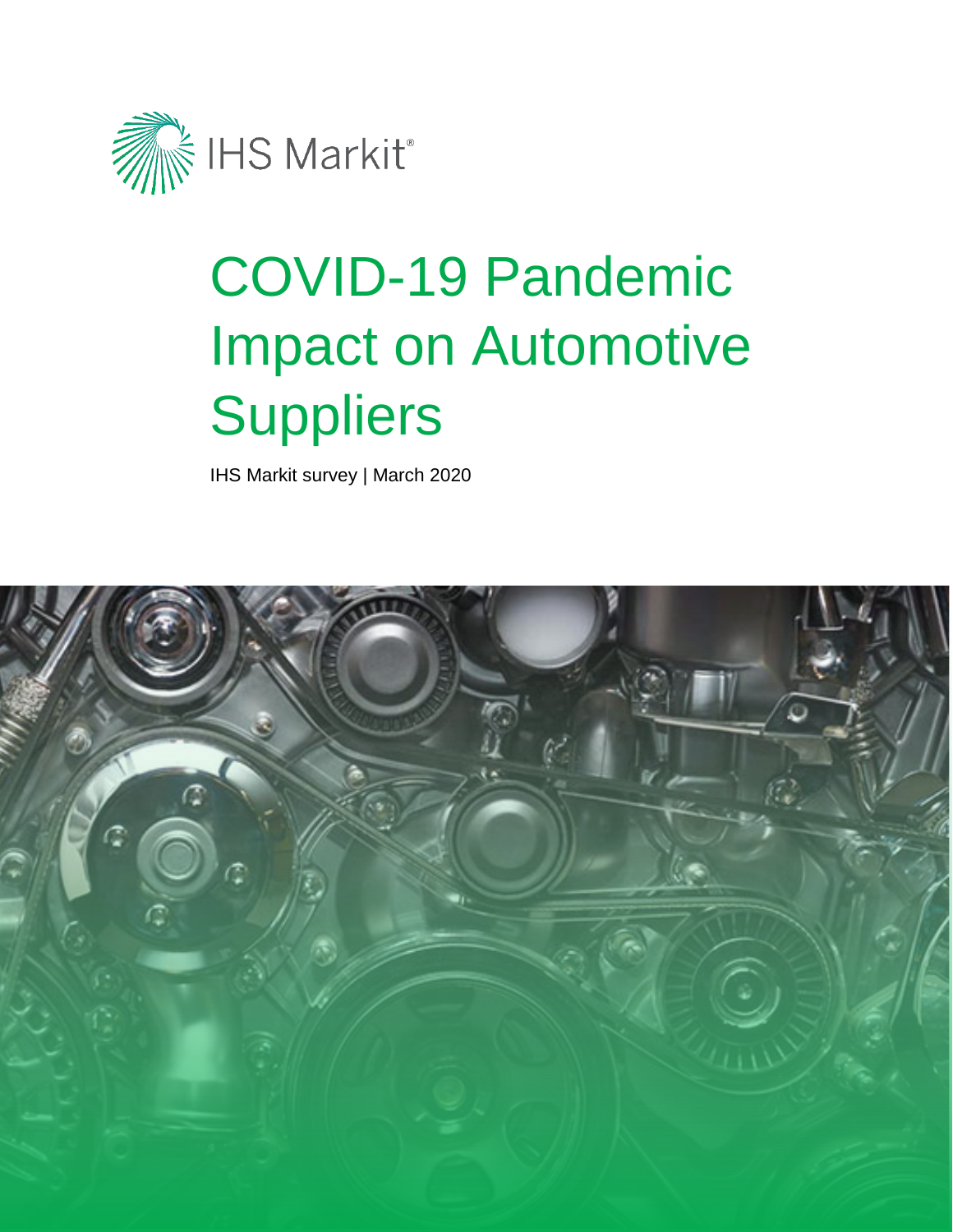## **COVID-19 Pandemic Impact on Automotive Suppliers – IHS Markit survey**

*The Automotive Supply Chain and Technology team at IHS Markit conducted a survey among executives at automotive suppliers across all key regions to capture the perception of suppliers regarding the impact the COVID-19 pandemic has on their manufacturing operations and the supply chain.* 

The survey results clearly highlight that one third of suppliers reported moderate to severe impact from fast spreading global pandemic, but there are still high levels of uncertainty among parts manufacturers on business continuity and the business outlook. The weakening of vehicle demand due to OEM plant shutdowns and availability of raw material due to logistics issues were listed as two of the major concerns.

### **Impact on suppliers' operations**

The rapid outbreak of COVID-19 has left the entire automotive supply chain grappling with unforeseen challenges. These major issues include OEM shutdowns, output reduction, lack of sufficient labor and raw material shortages.

Nearly half of the respondents in the survey said that COVID-19 pandemic has had a "limited impact" on their operations, for example a minor reduction in output due to reduced OEM demand, with greater resilience in Asia (China and Japan mainly) where 46% of respondents claimed the disruption was contained. At the opposite side of the spectrum, Europe emerged as the region most impacted according to the survey with 64% of respondents claiming a severe impact is Europeanbased. A severe impact is defined as a major event such as a plant shutdown. North America is so far positioned in between Asia and Europe in terms of impact according to survey respondents, which suggests the mood of the supply base follows to an extent the statistics on the outbreak as Asia seems to be recovering while Europe is currently still at the center of the outbreak.

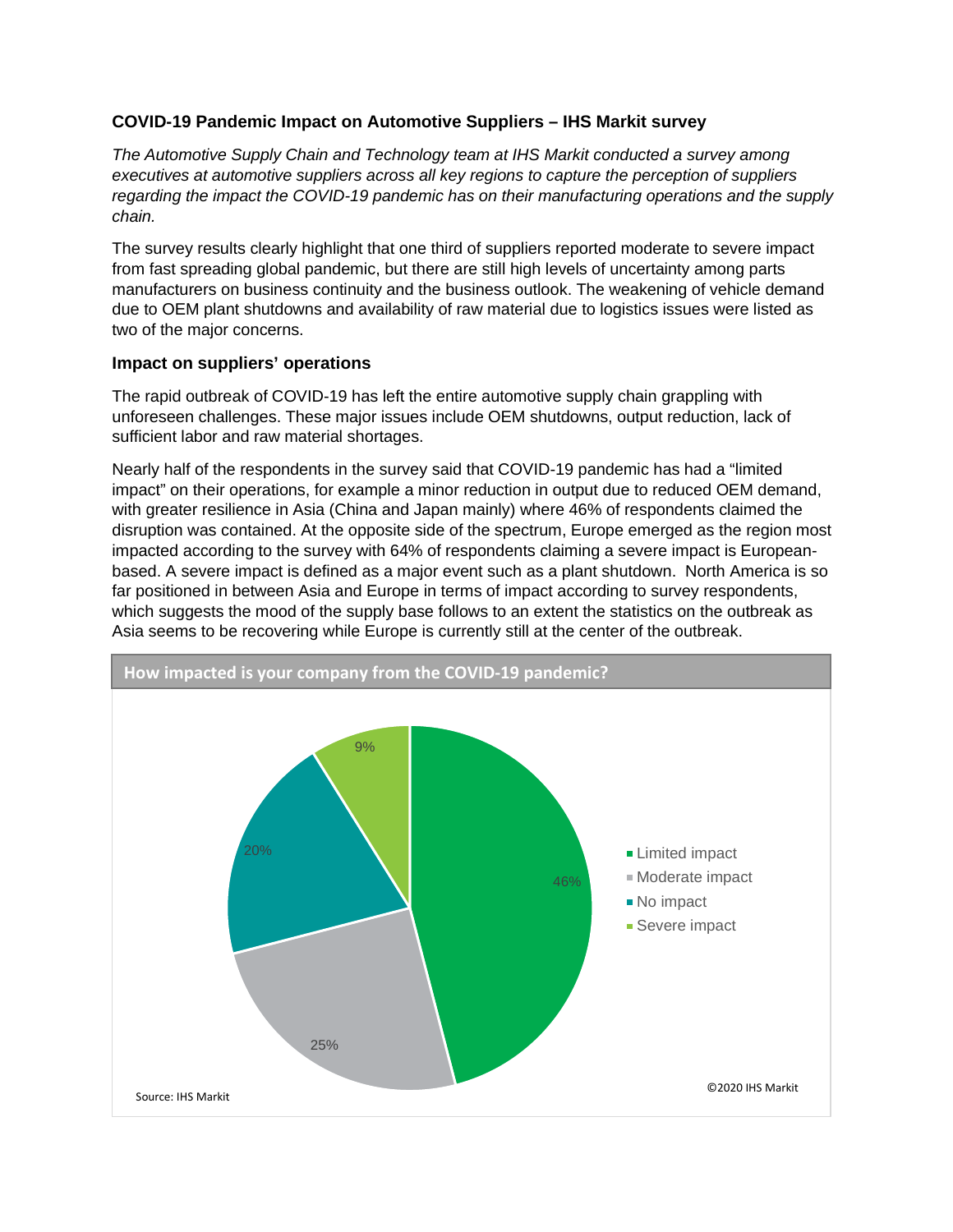Even if suppliers are not currently experiencing a disruption of any type, there is still significant concern around COVID-19 pandemic's impact on supplier operations and business outlook. Around 60% of suppliers answered that they are either concerned or very concerned about disruption in the automotive supply chain. It is not surprising that 83% of European respondents answered concerned or very concerned, as Europe is deemed by many to be the new epicenter of the COVID-19 pandemic.



## **What are the issues that impacted supplier plants?**

Nearly 39% of the suppliers surveyed have had at least one or more plants directly impacted by COVID-19, as employees were found to be infected by the virus. Around 42% of these respondents were from Asia, 39% from Europe and 15% from North America. Some of these infected plants have already resumed production, according to the survey results. Quite a few respondents, some from Wuhan where the COVID-19 outbreak began, said that although none of their employees tested positive for COVID-19, they had to shut down plant as employees were unable to come to the plant due to either government regulations or by the employee's decision to not go to the plant. A large amount of respondents also said they were contemplating shutting down plants due to fall in demand and automotive downturn.

The survey results show that a higher number of suppliers were impacted by labor shortages, compared to being directly impacted by COVID-19 through an infection among workers. Nearly 39% of the respondents said that at least one or more of their plants were impacted by the issue of labor shortage following the COVID-19 outbreak. Suppliers said labor shortages were faced as there were travel restrictions and mandatory quarantines in place. Again, a few plants have already seen labors come back and have reached some level of production. Some respondents indicated they did not feel the impact of labor shortage, as demand has also decreased over the past few months. Among the respondents who said they have face labor issues in at least one of their plants, 45% were from Asia, 40% were from Europe, and 10% were from the Americas.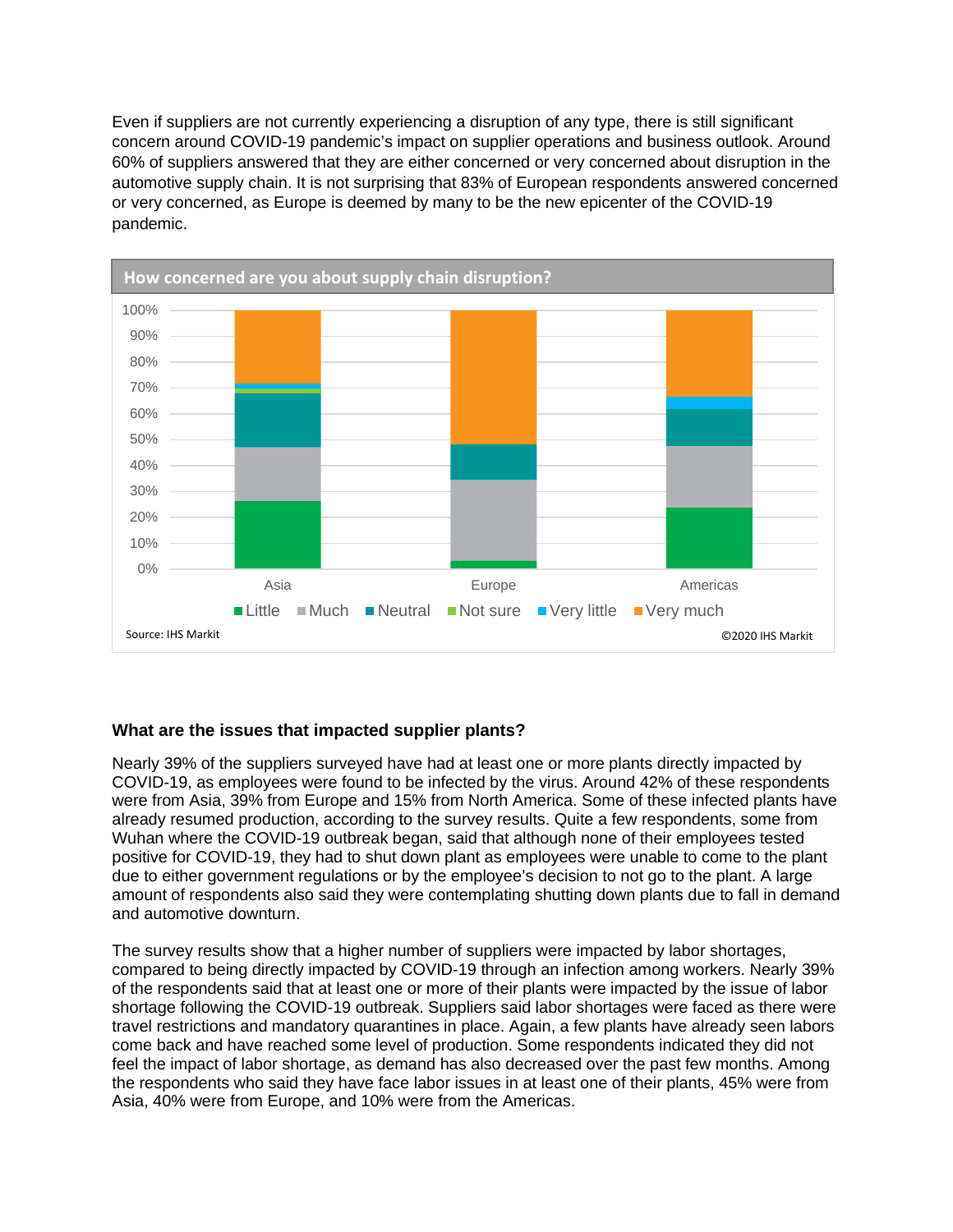We did not only ask questions about how many supplier plants have been closed due to the COVID-19 pandemic, but it is also important to know why these plants are closing. The three main reasons we found that supplier plants are closing were because of workers directly impacted by the COVID-19 virus, an impact on labor shortage, and an impact of not having enough raw materials or subcomponents.



Around 40% of suppliers who responded to the survey said that they have witnessed raw material shortage, which has impacted one or more plants. Some respondents have indicated that so far they have not faced any issue with supplies from their sub-suppliers, but could see a growing risk of raw material shortage if the situation continues for the next two to four weeks. Among the respondents who have faced raw material and supply chain issues, 49% were from Asia, 24% were from Europe, and 22% were from the Americas.

A similar number of respondents, around 37%, said their plants were impacted due to logistics issues such as road transport blockage and stuck containers at port, following the COVID-19 outbreak. During the time this survey was conducted, many cities and states across many regions were under full or partial lockdown, which made transportation a challenge. Among the respondents who faced logistical issues, 54% were from Asia, 30% were from Europe, and 11% were from North America.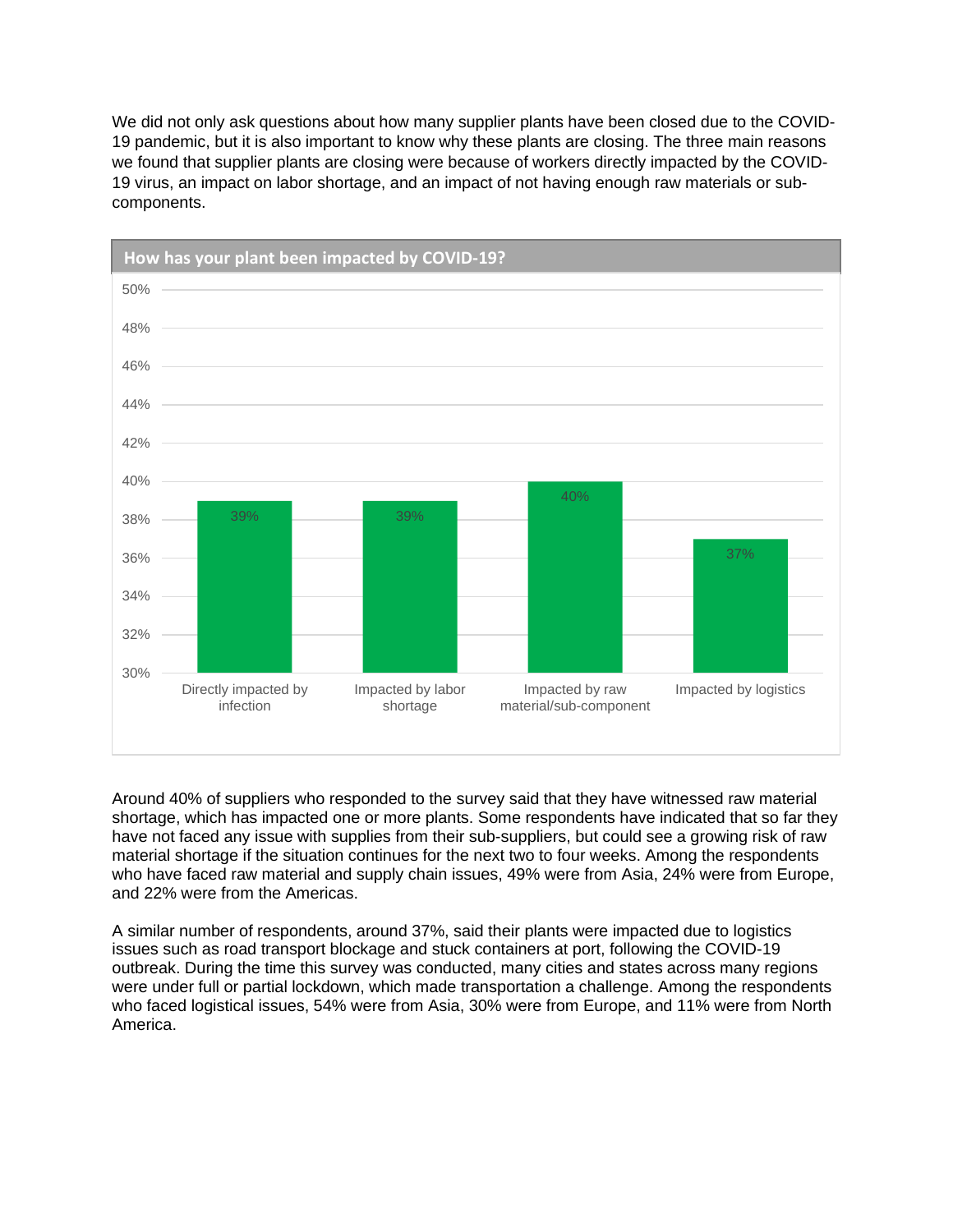# **What are automotive suppliers most concerned about?**

At the time this survey was conducted, the biggest concerns among suppliers were 'weakness in demand' and 'availability of raw material' and a large amount of the supplier executives we reached out to were worried as to when demand will come back. Most of the respondents thought the fast outbreak of the COVID-19 pandemic was impacting demand fundamentally, a concern that is now emerging in China, where automotive production is slowly getting back to normal, meaning that the key concern is how to get demand back and when will this happen.

Restrictions on logistics movement for goods and people is also becoming an increasing concern for suppliers in Asia as OEMs' manufacturing operations there are less impacted currently by government lockdowns or OEMs' decision to shutdown operations. An executive at a supplier in South Korea said the lockdown in Europe left him wondering how and when the logistical problems will emerge in its operations in Asia. A large supplier in Brazil said it is impacted by shortage of imported components from Asia and Europe and a supplier in the United States said issues with the component supply from South Korea and Italy may impact its production in approximately 8 weeks.

While no one knows how long the COVID-19 pandemic is going to affect the automotive supply chain, a common response started to arise among respondents and it is that at this point, certain regions of the world are still operating or restarting operations as normal. We received numerous responses that even though there are plant closures in North America and Europe, cities like Wuhan have reopened operations. While completely rerouting a supply chain halfway around the world certainly causes headaches for supply chain managers, we found cautious optimism among our respondents that there will be a way for them to continue supplying to OEMs.

The risk of production shutdowns at customer (OEM) plants is another major concern among suppliers. They are particularly worried about "extended shutdowns" at automakers' facilities. A large amount of respondents from suppliers in the United States said they are "very concerned" about how long the situation will last. Few expressed concerns that it could last until the summer and that they are very uncertain about how the next few months will pan out. Our survey revealed that some suppliers in the United States have already noticed less bookings over the past few weeks. However, suppliers are aggressively preparing contingency plans and are ready to implement new strategies as needed.

According to the survey, the level of concern among suppliers is extremely high. When asked about how concerned they are regarding supply chain disruptions, the majority of them (around 60%) expressed either "much concerned" or "very much concerned" although around 20 % of the executives said their concern is "little". Interestingly around 17 % of the suppliers said they are "neutral". Region-wise, the level of concern is almost same across Europe, China and North America. Among the total respondents who said they are "very concerned", 34 % were from Asia, 34% were from Europe and 32 % from North America. Only a few suppliers in the survey said they are "very little" concerned, and only one said they are "not sure".

## **How long will this last?**

The golden question circling the globe right now is simple, "How long will this last?". According to suppliers that responded to IHS Markit's survey, the current business environment is highly uncertain. Suppliers say the COVID-19 pandemic is increasingly reducing visibility into when customers' plants will be fully operational and is also creating the potential for additional supply chain disruptions. One question we asked suppliers was "How long will it take for impacted plants to return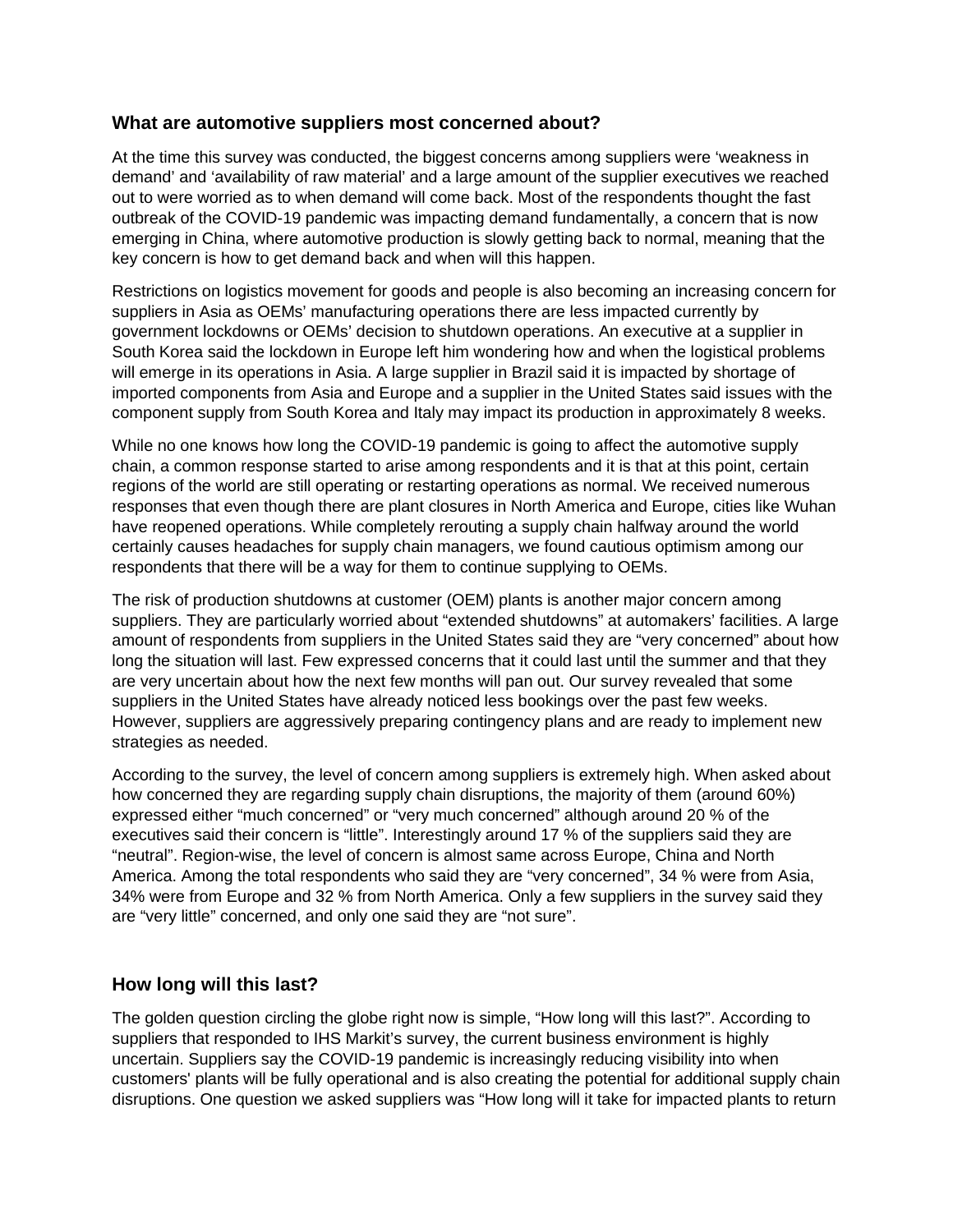to full scale production". The survey results showed a cautiously optimistic response, with 45% of respondents thinking that their impacted plants will return to full scale production in less than 2 months. On the contrary, 15% of respondents in our survey believe that it will take more than 3 months for impacted plants to return to full scale production. This is of course on the proviso that the virus outbreak is under control, lockdowns are being eased and demand also returns.



Source: IHS Markit ©2020 IHS Markit